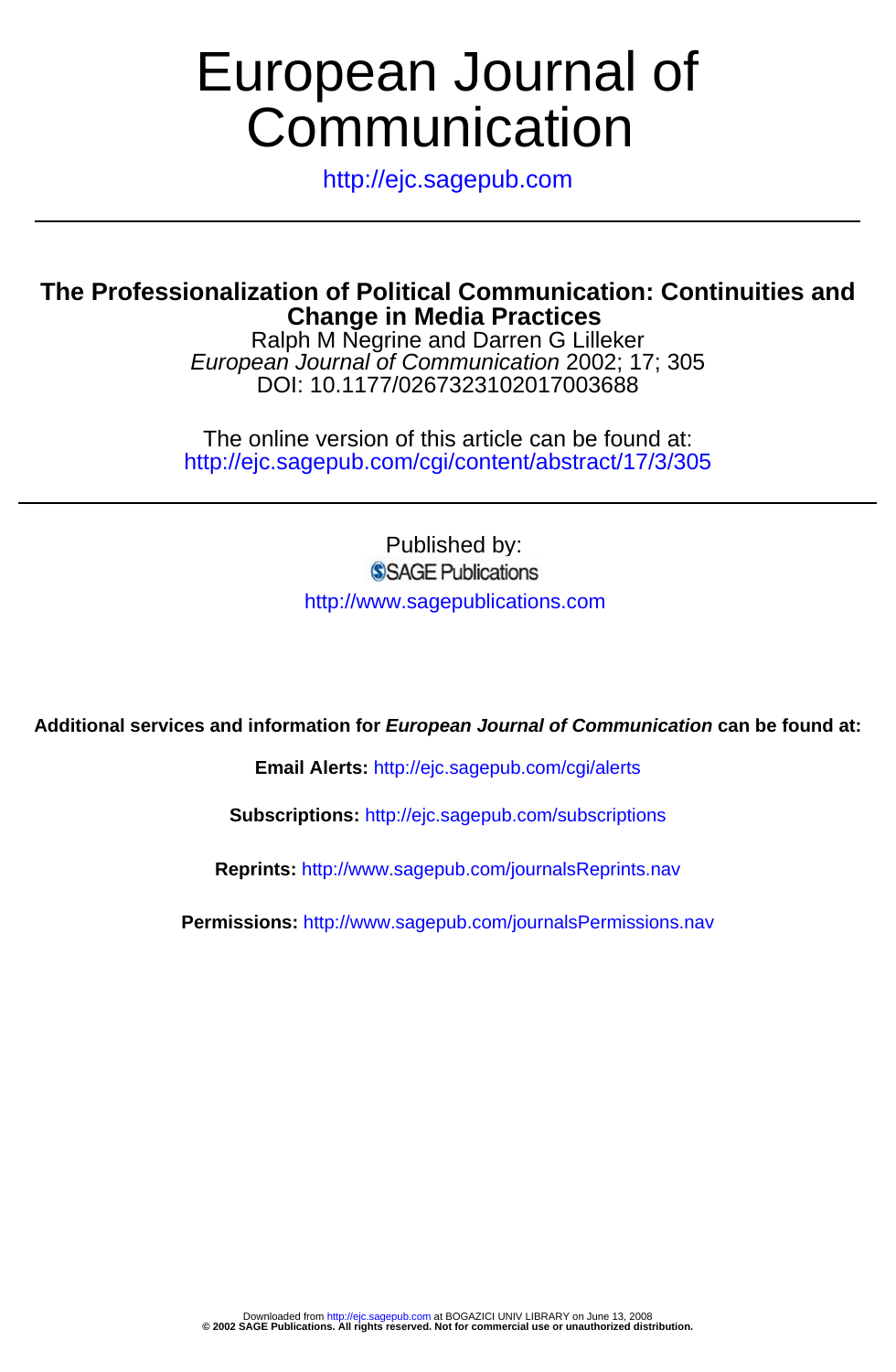## The Professionalization of Political Communication

Continuities and Change in Media Practices

**Ralph Negrine and Darren G. Lilleker** 

#### ABSTRACT

**Professionalization** has become a self-defining, catch-all buzzword employed to explain the recent changes in political communication. However, because of the catch-all or blanket explanatory quality of the term 'professionalization', its use within the literature on political communication and campaigning obscures multifaceted shifts in the methods by which political actors communicate through the media. Drawing on a number of interviews with former and current UK members of parliament and prospective parliamentary candidates, the authors argue that much of what is referred to within the discourse of professionalization is linked more to responses to technological change. They propose, therefore, that more care should be taken when describing all modern political communication as professional, otherwise there is a danger of inferring that the practices of the past were amateurish; a conclusion that does not stand up to rigorous research.  $\blacksquare$ 

**Key Words** British politics, media strategies, political campaigning, political communication, political parties, professionalization

Arguably the most formative development in the political communication process of present-day democracies, the professionalisation of political communication is the near-universal response of political parties . . . to the dissolution of previously more firm anchorages of political attitudes, the increasing centrality of television and the proliferating demands of

Ralph Negrine is senior lecturer and Darren G. Lilleker is research assistant at the Centre for Mass Communication Research, University of Leicester, 104 Regent Road, Leicester LE4 2HJ, UK. [emails: rxn@le.ac.uk, DGL4@le.ac.uk]

*European Journal of Communication* Copyright © 2002 [SAGE Publications](www.sagepublications.com) (London, Thousand Oaks, CA and New Delhi), Vol 17(3): 305–323. [0267–3231(200209)17:3;305–323;026688]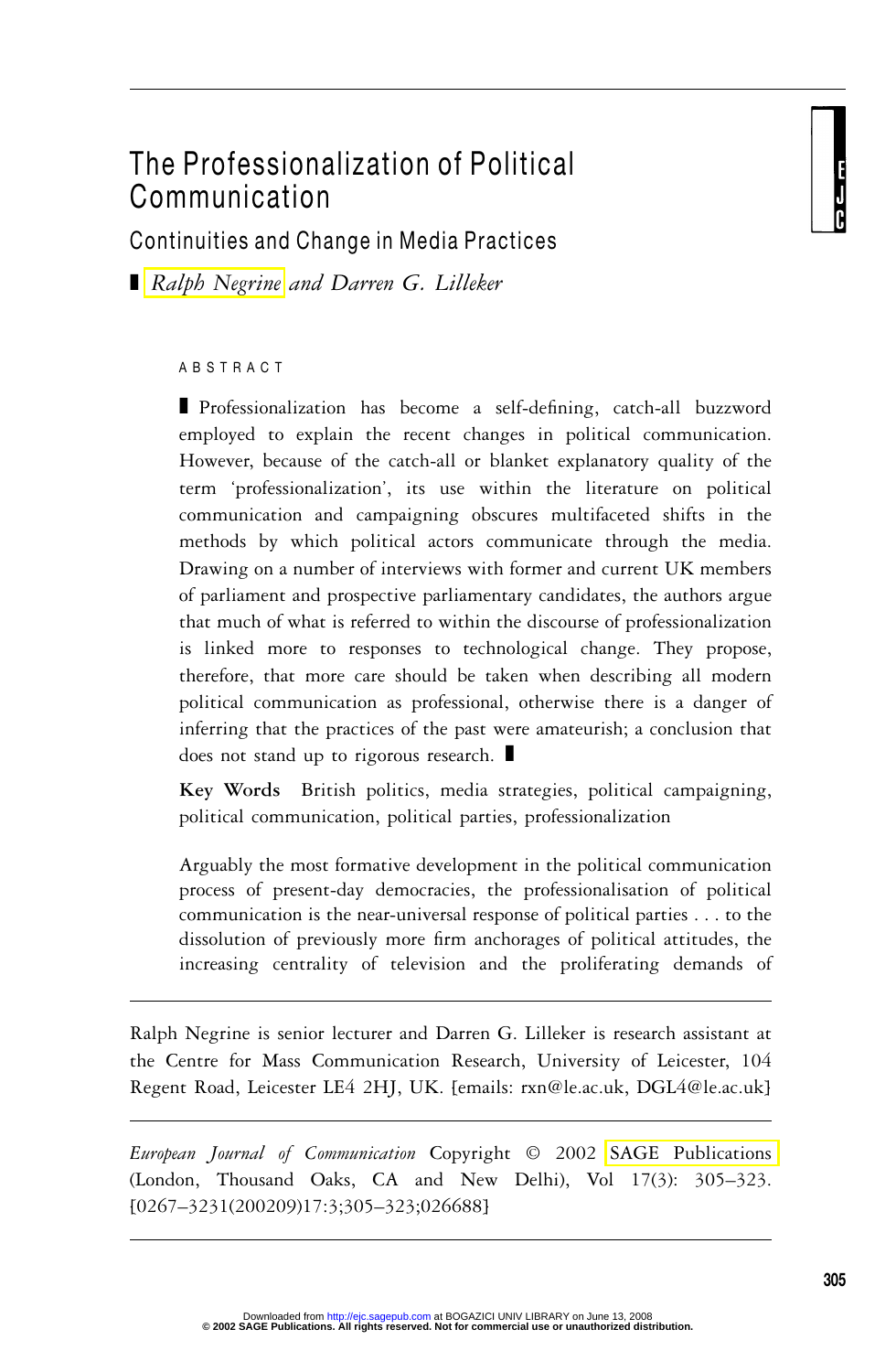multiple news outlets for constant comment and appearances. (Blumler and Gurevitch, 1995: 207)

It has become an accepted truism that the communication techniques employed by political parties and their elected members have now become professionalized. This is quite explicit in the opening quote (from a section titled 'The Thoroughgoing Professionalisation of Political Advocacy'), although the phrase has a much wider currency when one opens up the debate about the nature of political communication in modern democratic systems. Phrases such as the 'professionalisation of politics' (Mancini, 1999), 'political marketing' (Maarek, 1995; Lees-Marshment, 2001), 'campaign professionalisation' (Gibson and Rommele, 2001: 40), the 'packaging of politics' (Franklin, 1994), 'designer politics' (Scammell, 1996), 'source professionalisation' (Blumler, 1990) and even the 'professionalisation of media relations' (Schlesinger and Tumber, 1994: 67) are often used to describe some of the ways in which the present arrangements of political communication are seen to differ markedly from those in some distant period in the past.

Another way of highlighting the differences between the present and the past has been through the use of contrasting, and sometimes distinct, campaigning methods or time periods: between, say, the modern and the postmodern campaign (Norris, 2000), or the modern campaign and the contemporary 'professional campaign' (Gibson and Rommele, 2001). Jay Blumler and Dennis Kavanagh, by contrast, identify 'three ages of political communication', with the 'second age' – roughly the 1960s – being the age in which 'the core features of the professional model of modern campaigning emerged' (Blumler and Kavanagh, 1999: 211–12). Pippa Norris, although not being specific about actual dates, is also able to write readily of distinct periods. As she explains, today's political parties in Britain have changed considerably from their predecessors in 1945. They have 'been transformed by the gradual evolution of the permanent campaign in which the techniques of spindoctors, opinion polls, and professional media management are increasingly applied to routine everyday politics' (Norris, 2000: 173). Finally, Farrell et al. (2001), who are happy to slice up the last 50 years under headings such as 'the Newspaper Age, the Television Age, and the Digital Age', provide a neat, albeit perhaps simplistic, summary of the impact of these changes in the following way:

The basic trends can be summarized as having involved a gradual shift from electioneering as essentially a localist, largely amateur, part-time affair directed at party loyalists to the permanent campaign of today that is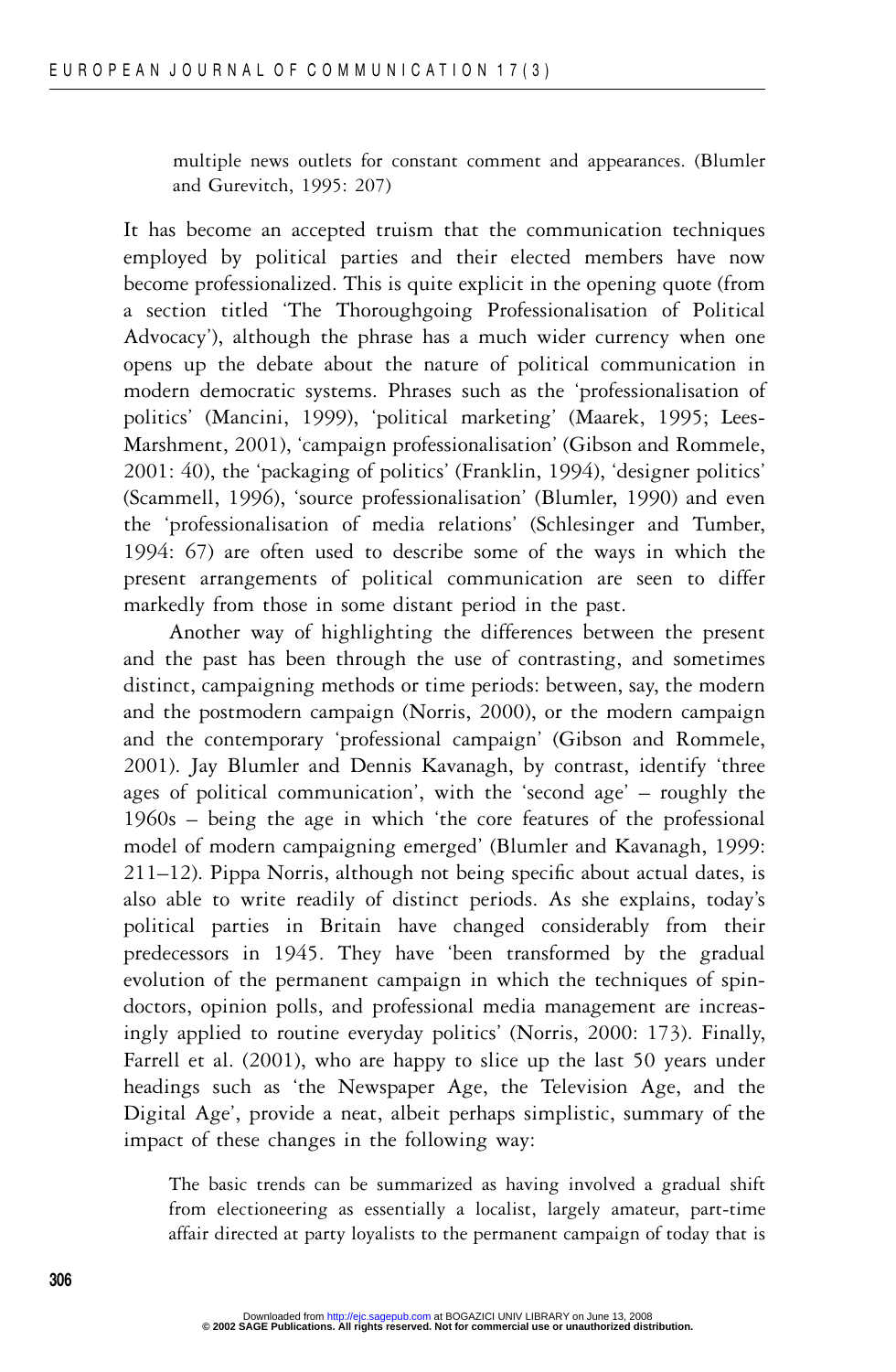personified by a focus on slick presentation, the prominent role of campaign consultants, and an emphasis on marketing of image and campaign consultants. (Farrell et al., 2001: 12)

But if there has been a change in practices, as these authors suggest, what particular aspects of those changes are distinctive enough to permit one to describe with any degree of confidence a process of 'professionalization'? Furthermore, how do we make sense of the process of the 'professionalization' of political communication within the historical context of permanent technological, social and political change? Put differently, does the discourse of professionalization do any more than highlight the growth of specialized knowledge and techniques around newly introduced communications media, or does it actually point to both a qualitative and quantitative shift in the communication of politics in the last half-century?

The aim of this article is, then, to revisit the idea of 'the professionalization of political communication' within a broader historical context by drawing on primary evidence from interviews with past, sitting and prospective members of the British parliament.<sup>1</sup> In doing so, we wish to argue three main points:

- 1. That the meaning of 'professionalization' has been inadequately theorized;
- 2. That a discussion of the professionalization of political communication must take account of processes of professionalization both at the level of the constituency and/ or individual campaign and at the level of the national campaign. Unless one explored both these levels – the micro and the macro – there would be a danger of assuming that changes at one level can be generalized across all levels;
- 3. That the labels given to different periods, eras or ages, of political communication, while illustrative, are generally unhelpful in understanding a process of longer term change.

The argument that we wish to present here, very briefly, is that 'electoral innovations' and the 'modern model of campaigning' (Swanson and Mancini, 1996: 250, 249, respectively) – and here one must include the growing awareness of the need to 'professionalize' political communication, as well as the rise of the 'professional' political communicator – may be little more than the longer term process by which political systems and political actors adapt to the emergence of new media of communication and to the increasing specialization of tasks common in modern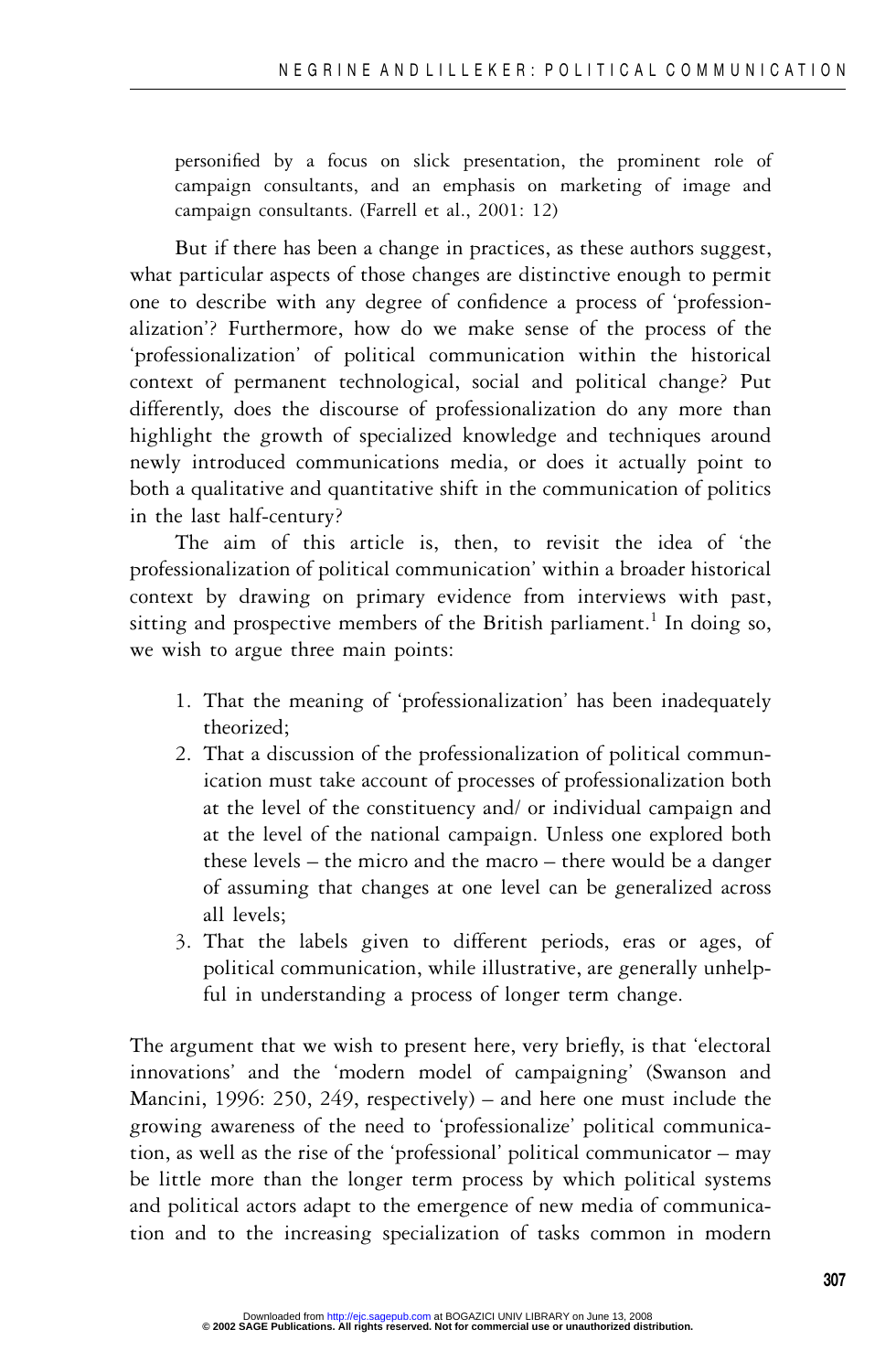societies. It is not a process of professionalization as would be commonly understood in the sociological literature (see, for example, Macdonald, 1995). What remains at issue is not the fact that there have been obvious changes since the mid-1940s, but how we come to understand and explain that change.

This article is divided into three main parts. The first part explores the use of such words as professionalization in the political communication literature; the second examines the media-handling skills of MPs and prospective parliamentary candidates in order to identify continuities and discontinuities over time, and the third examines the basis upon which some authors have created a typology of political communication periods.

#### **Understanding professionalization**

Professionalization, as we have seen, is often introduced through a discourse of fundamental change and one that sets off the present from the past. Yet it should be self-evident that change in any society and its practices is continuous, and that one of its consequences is that at each stage of the process, there is a realization that things have to be done differently and in a more 'modern' ('professional'?) way to cope with more 'modern' times. A good, and pertinent, illustration of this comes from the late Julian Critchley's memoirs, *A Bag of Boiled Sweets* (1995). Recalling his selection as a prospective parliamentary candidate, Critchley tells the story of how he was interviewed by the Conservative Party's vicechairman in charge of candidates. In what turned out to be a fairly chaotic process – the vice-chairman confused this Critchley's parents with another's – Critchley was put on the party's list of candidates without any particular or further scrutiny. Reflecting back on his experiences, Critchley noted that in today's climate:

. . . someone in my shoes would be obliged to spend two hundred pounds of his own money in order to attend a weekend 'course' . . . where he would be put through his paces. I went on one such undertaking in the early eighties. . . . Fifty aspirants were obliged to write essays, debate among themselves, deliver five minute speeches on unrelated topics, and display a command of table manners. (Critchley, 1995: 65)

The point of this tale is not to bemoan the passage of time or to hark back to an age of 'gentlemen', but to illustrate how the process of change – admittedly in response to the 'modern' demands placed upon the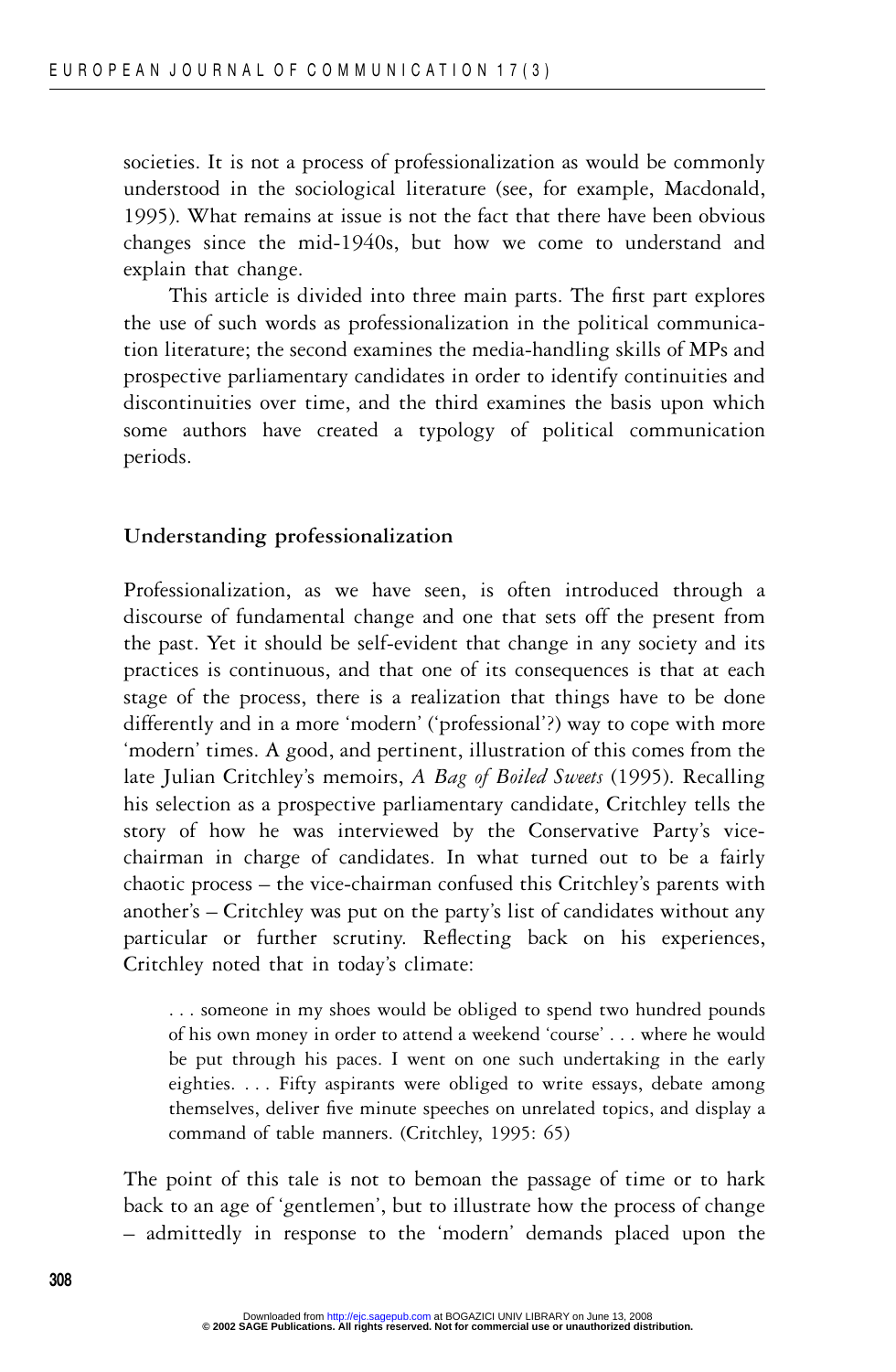contemporary parliamentary candidate – leads to the foundation of practices which, in their own time, become superseded. 'Modernity', according to Keith Macdonald, 'involves a level of knowledge and expertise that was undreamed of in the past, and a division of labour that puts control into the hands of specialists' (Macdonald, 1995: 182). This may, in fact, be an apt description of what we are seeking to explore: a process of change over time that brings forth new ways of doing things to suit new times, and a growing division of labour as different forms of knowledge are applied to ever more areas of life.

As we show presently, it is possible to trace a growing specialization of roles in political communication from the immediate postwar period that is closely related to the development of the new medium of television. Such degrees of specialization – presenters, journalists, producers and so on – are common in organizations that are created around new technologies and the application of new techniques. They can also develop in circumstances where new forms of knowledge and their application become legitimate: pollsters develop skills and those skills are then applied to the condition of political parties; political consultants acquire knowledge and that too is applied to the condition of particular political parties and candidates, and so on. The real question, at least as far as this article is concerned, is whether such a specialization and application of knowledge and techniques is synonymous with 'professionalization', *however understood*.

One obvious problem is that the word 'professionalization' is used very freely and in different ways in the political communication literature. Even in this article so far, the word 'profession' and its derivatives – professional, professionalization, professionalism – have been used in different ways: the professionalization of political communication, source professionalization, the professionalization of politics, professionalization of media relations, the professional model of modern campaigning, professional advisers, to note but a few. At times the word is used as a description of a process of change, but at other times it is used as something that is particular to a practitioner, e.g. professional adviser (but what, pray then, is an 'un-professional' adviser?). Despite the fact that the word 'profession' is of immense sociological complexity (Macdonald, 1995), signifying the existence of systematic theory, ethical codes and self-determination (see, for example, Friedson, 1970), its application in the political communication literature, as we have seen, is much looser, so leaving considerable room for misunderstanding and elision of meanings.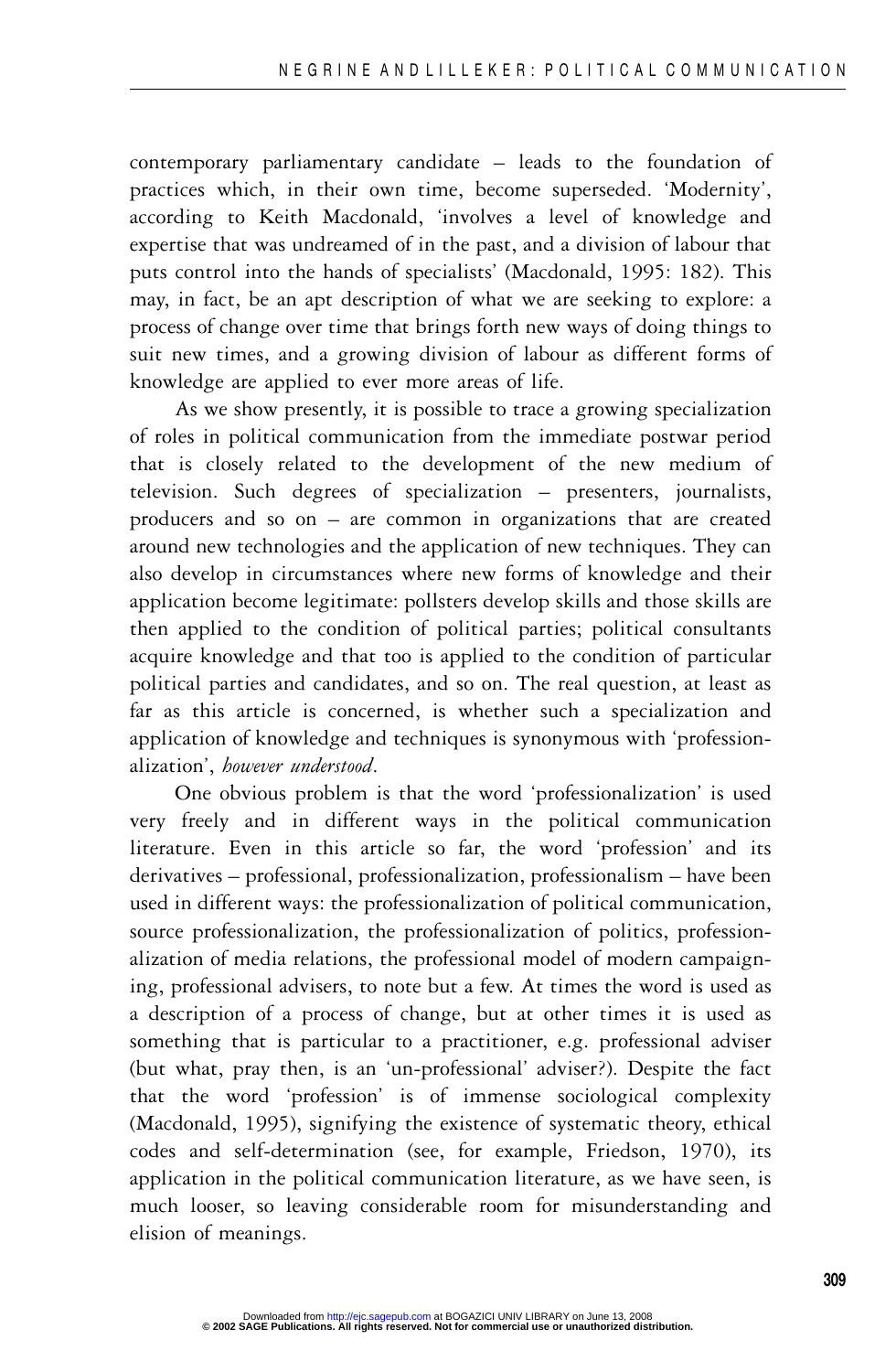The absence of clarity with respect to its precise meaning and use is compounded by four other difficulties that become apparent when examining the relevant political communication literature. The first difficulty is that unlike political scientists who link the professionalization of politics, and particularly of MPs, to the ways in which politics has now become a full-time paid career (see Rush, 1989, 2001), students of political communication use the phrase relatively loosely. Not only is it often used to refer to those *employed* or *used* by political parties for their expertise and skills in dealing with the media (Mancini, 1999), but it can also be used to identify any individual – whether an employee or an elected representative – who has a 'basic competence in news management techniques' (Schlesinger and Tumber, 1994: 84). To act in a 'professional' way, and to be a 'professional', is thus to display a range of skills in handling the media and an ability to use 'modern' communication facilities (see Gould, 1998). When used in these ways, the phrase inevitably highlights its direct opposite, amateurism. As Blumler has observed those 'who are less attuned to the media sphere are discredited as *amateurs* out of touch with the modern world' (Blumler, 1990: 104; emphasis added).

In this context, 'professionalism' may only make sense in relation to the activities, and the requirements, of the media. Does being a 'professional' mean any more than systematically providing the media with the sorts of information, and in the form, that they need? Are such activities and skills both media and temporally specific? And under what circumstances does the 'professional' and skilful use of the media by socalled 'spin-doctors' prove counterproductive and lead to accusations of excessive control and manipulation, i.e. un-professionalism?

The second difficulty is that these words take on a different meaning and importance when placed within a broader party political context. With the modern political party seeking to centralize and manage all its communication processes, its elected members are inevitably confronted by a set of restrictions and expectations that are almost a requirement of membership: they should not dissent or create controversies, they should toe the party line, and they should remain 'on message'. In this context, is professionalism little more than accepting and acquiescing to the wishes of those at party headquarters? Conversely, is dissent 'unprofessional'?

There is an additional, third difficulty in relation to the use of the word in the context of a description of the practice of political communication at the macro-level. As we have seen, one often quoted characteristic of the more modern/professional campaign is the level of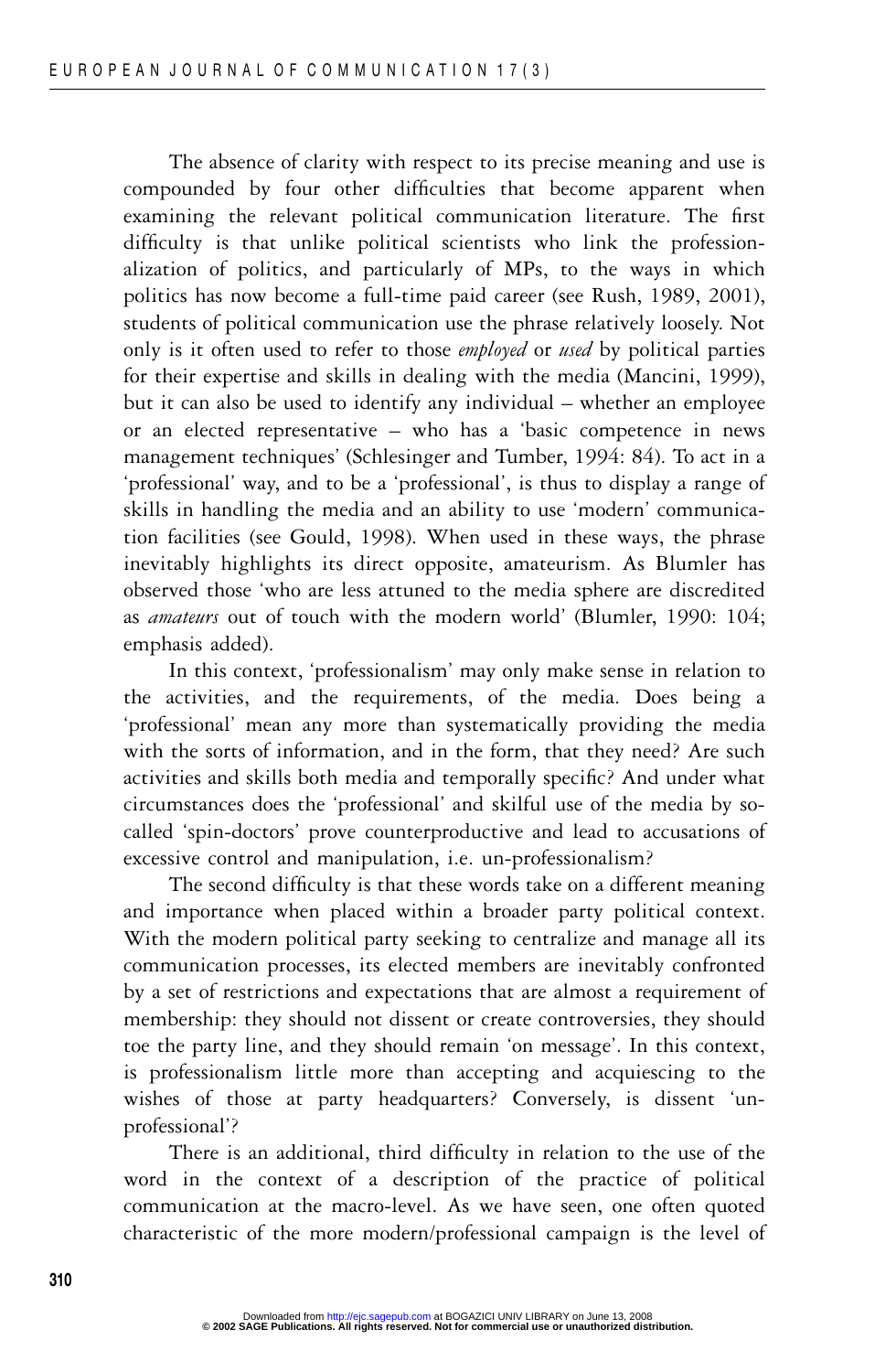centralized control exercised over essentially local constituency contests. However, and as contemporary accounts also show, the level of control and organization that is actually exercised varies enormously from constituency to constituency, and from party to party. In practice, there is a high level of central direction when a particular constituency seat is deemed as either 'strategic' or 'target' (Seyd, 2001; Denver and Hands, 2000; interviews 2001, 2002 – see note 1); when the contested seats are neither, prospective parliamentary candidates are usually left to their own devices (interviews, October 2001, January 2002). At the constituency level, then, the campaign can take on many forms ranging from a highly organized, heavily resourced campaign through to one where the candidate is left on their own, and offered few resources and a minimum of support. Does a description of a campaign as professional refer to the national campaign, the local campaign or both? (One could argue that exercising a choice as to which constituency to fight in a 'professional' way is itself a sign of professionalism. Others might see it as simply common sense and a case of matching resources to potential gains; something commonly practised anyway [see Holt and Turner, 1968].)

The fourth difficulty is that the use of the word implicitly, and sometimes explicitly, labels earlier practices as un-professional or amateurish without reference to the actual level of skills employed in the past, or today. Similarly, the contemporary ('professional', 'postmodern') election campaign is readily contrasted with its opposite, the pre-modern/ modern (less professional) campaign. Yet if one were to explore, for example, the media-handling skills of British members of parliament in the 1960s or 1970s, one would be struck by their skilled use of the media. To label their media-handling as amateurish (*pace* Farrell et al., 2001) or part of a pre-modern era (Norris, 2000; Blumler and Kavanagh, 1999) is to fail to analyse the levels of skills used at any particular moment in time and in respect of particular media, and to replace historical analysis with a view that the present is, in essence, simply more 'modern' and more professional than the past. In reality, changes or adaptations to practices are always taking place and these are (nearly) always incremental; crucially, there is no end point because each facet of each campaign can be 'improved' and superseded. A good example of this comes from the current practice of the political parties offering media training to all prospective parliamentary candidates. In the past, as Critchley (1995) testifies, none was offered. But sometime in the 1960s and 1970s, the political parties began to offer training, particularly in relation to television interviewing. This change in practice could be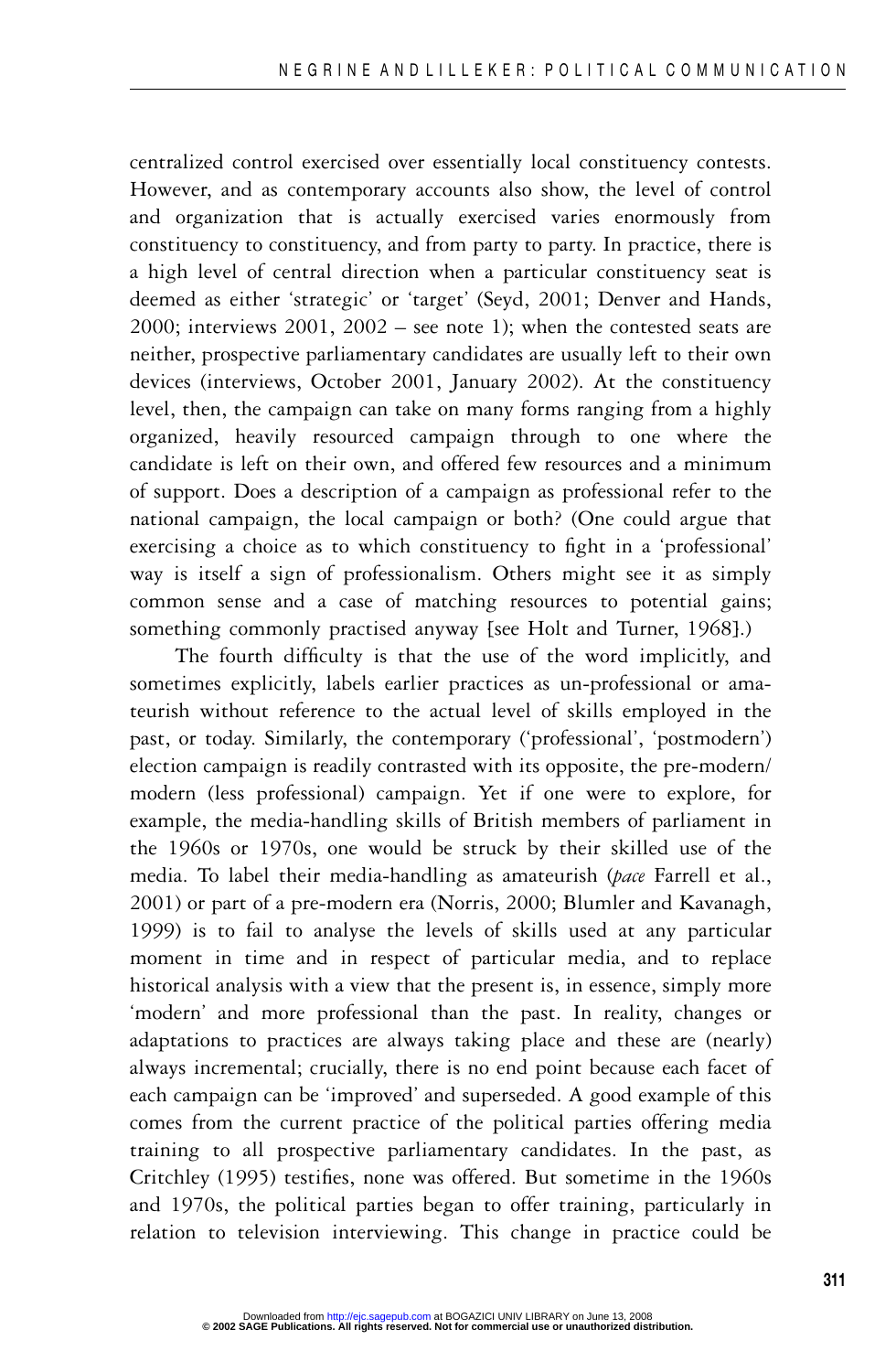interpreted as a sign of professionalization among political parties and their elected members. However, as more and more targeted training is offered, the training that had previously been offered looks fairly crude and, arguably, less than professional. This process continues in a neverending process of change and adaptation.

What emerges even from this brief discussion of professionalization is that the word is perhaps used to describe, more often than not, the application over time of new knowledge or new skills in different circumstances: elected representatives learn how to deal in a more skilled way with the media; political consultants build up expertise which they can apply in different circumstances and in different conditions; pollsters, too, apply basic skills in different environments. Yet, and crucially, each stage of the process becomes no more than a step to another one. So, the changes made by Peter Mandelson to the Labour Party in the mid-1980s (Macintyre, 2000; Shaw, 1994) become a template for other parties (interview, January 2002). These then become the basis for further change, and so on.

In contemporary media-centred democracies such skills and specialized techniques are undoubtedly valuable, particularly when the need to persuade volatile voters is paramount. This helps to explain the growth and deployment of political marketing techniques (Wring, 1999) as well as the emergence of individuals and associations that seek to legitimate the role of the political consultant as that of a professional (see Plasser, 2000). Indeed, both the creation of associations and certification are characteristics of occupations seeking to 'exercise professional authority'. They 'must find a technical basis for it, assert an exclusive jurisdiction, link both skill and jurisdiction to standards of training, and convince the public that its services are uniquely trustworthy' (Wilensky, 1964: 138). It is unlikely, though, that any of the key figures populating the world of political communication would be able to make any such claims. Yet?

Given these terminological difficulties, it is still unclear why the discourse of professionalism is so commonly used and what it is in modern-day practices that would allow one to label some as professional and others as un-professional or amateur. One way of testing the premise that there has been a professionalization of political communication is by comparing the media-handling skills of members of parliament from the 1960s and 1970s with those of prospective parliamentary candidates from the late 1990s. Such a comparison would identify the sorts of changes that are germane to any discussion of modern political communication. This comparison forms the basis of the next section.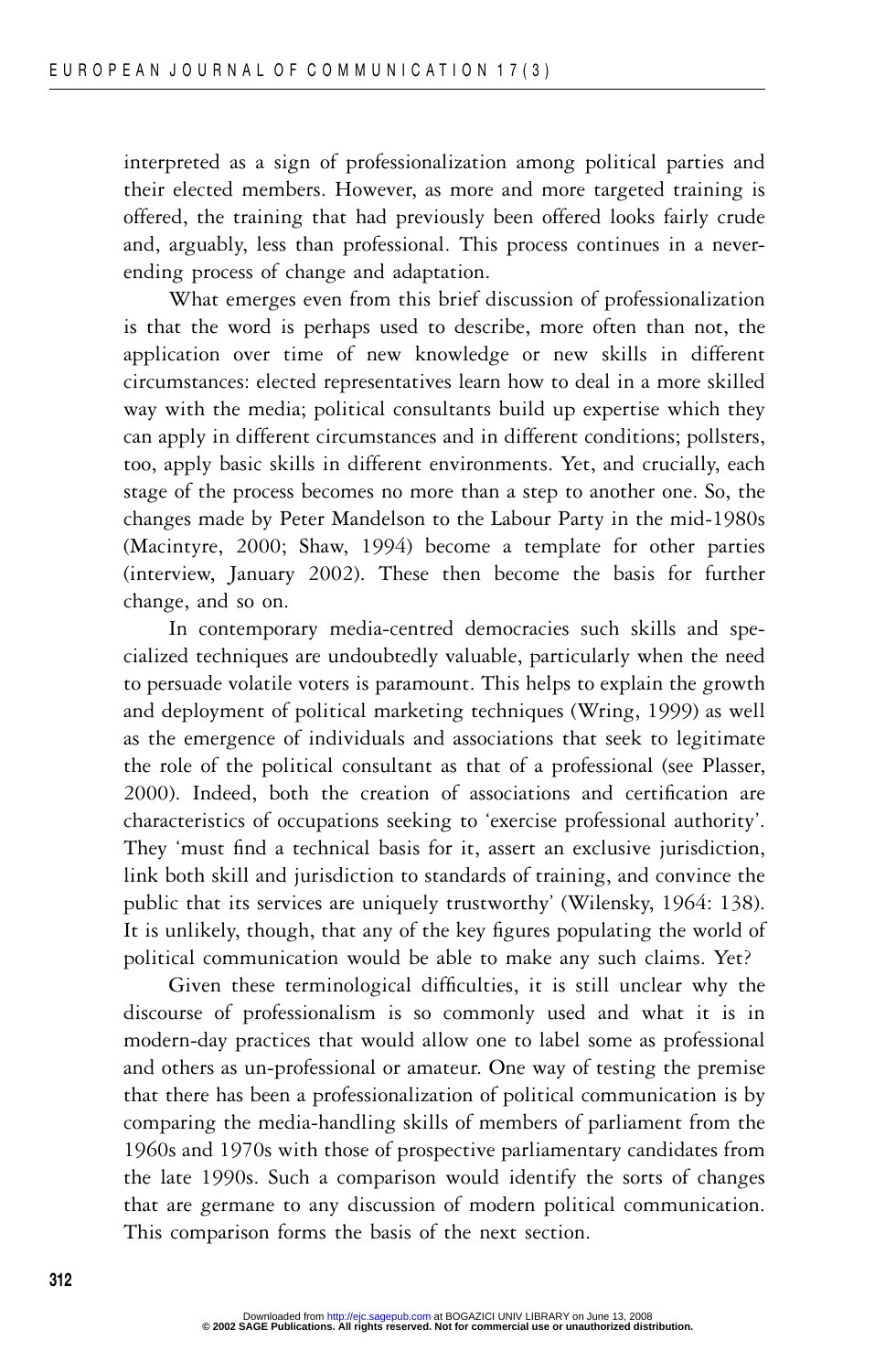#### **Old politicians and new practices, new politicians and old practices**

When Michael Foot went out to the people in 1983 he was seen as a dinosaur, when Asquith did it he was seen as a revolutionary. (Interview, November 2001)

Certain key features contribute to the idea of a 'modern' or 'postmodern' campaign and these are fundamental to running a better organized, more centralized campaign: with pollsters, analysts, spin-doctors, advisers, communication and public relations specialists all coordinating their activities within the 'war room'. The 'war room' then coordinates activities for external media consumption. With the availability of information and communications technologies, the tentacles of the 'war room' reach out to the individual constituencies: prospective parliamentary candidates become locked into a well-coordinated, well-oiled machine.

This image is an adequate description of the election campaign in the modern era. But it is only adequate. As we have indicated, there are very distinct differences between the campaign that is conducted in a marginal/targeted constituency and the campaign that is run in a seat that is not likely to be won. As one of our interviewees pointed out:

. . . the techniques that we're using can be seen as more professional, but in may respects the things that I was doing [in 2001], as a non-target seat candidate, were things that have been done for decades: using the local media, knocking on doors, producing my own material, just obviously using more hi-tech techniques. If you were a target seat, you would be just bowled over by the professionalism. It was a hive of activity with targeting, concentration of resources, the messages. It was wonderful. (Interview, October 2001)

Such comments can be repeated over and over again and they illustrate the fact that a proper analysis of any election campaign must look at both the national level and the more local level. Indeed, what may be seen from the outside as part of a supremely well-organized national campaign, may be quite the reverse when seen from the perspective of the candidates, the local media and local voters. This is no more true than when applied to the stream of emails, press releases and notices that are sent to prospective parliamentary candidates to help them gain publicity in their own areas. 'We were all on email', explained a prospective parliamentary candidate,

. . . and everyday there was a minimum of three and a maximum of 12 daily bulletins. That tended to be about what the key figures in the party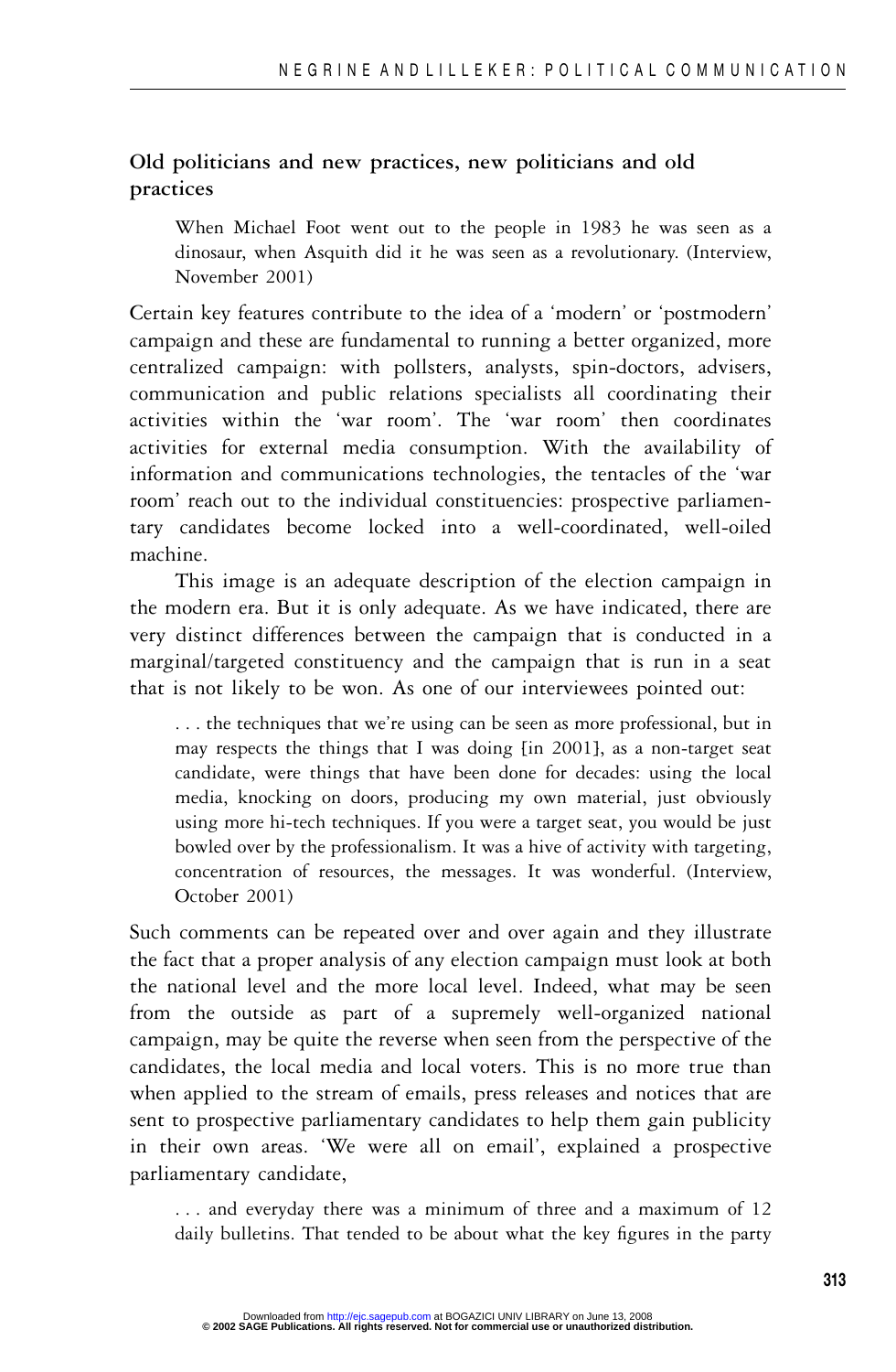were saying. To be honest, only about 1 percent of them were useful. . . . A good candidate will appeal to the electorate. Candidates who went out and press released only what was produced by the centre did not have much appeal. (Interview, October 2001)

As one local journalist pointed out, identical press releases 'can give the impression of lobotomized politicians. Now statements are increasingly customized and personalized' (interview, September 2001).

The overall national campaign may be more orchestrated and better organized, more 'professional' to use the language of political communication, but it is a form of professionalism that is constantly changing and redefining itself. If the 2001 British general election campaign run by the Labour Party displayed all the hallmarks of the professionalized campaign with its high level of coordination and centralization, one would have expected subsequent elections to build on this winning formula. To continue using, in other words, the professional model that put down roots from the mid-1980s onwards (Shaw, 1994). Yet, the reverse seems to be happening: the low turnout (59 percent) and the general lack of interest in politics, caused, it is believed, by the political parties' electioneering practices that effectively excluded the participation of individuals in favour of set pieces, has sent the 'professionals' scurrying back to their drawing boards to rethink their strategies. According to Douglas Alexander, the coordinator of Labour's 2001 general election campaign, 'Labour should never run another centralized election campaign. . . . Instead it must find new ways to communicate directly with the electorate, reviewing its old techniques such as poster campaigns, battle bus tours, photo opportunities and question and answer sessions' (The *Guardian*, 8 February 2002). While all campaigns benefit from periodic reviews, the shifting basis of the advise and expertise must raise questions about the constancy of the advice offered by the professionals and the basis of their willingness to redraw the paradigms of electoral campaigns.

If Alexander is to be believed, future election campaigns will see greater attention paid to local campaigning, though it is unclear what is meant by that as there are different 'models' of local campaigning. It could involve greater targeting of constituents, for example, or it could lead to more localized 'pavement politics' as a means of building up support over a longer period. The former could be seen as a modern departure from past practices if it was to involve a greater level of targeting based upon detailed scrutiny of electoral returns, personalized phone contacts, emails, and the like. The latter is in a tradition of local candidates building up their local profiles by working in their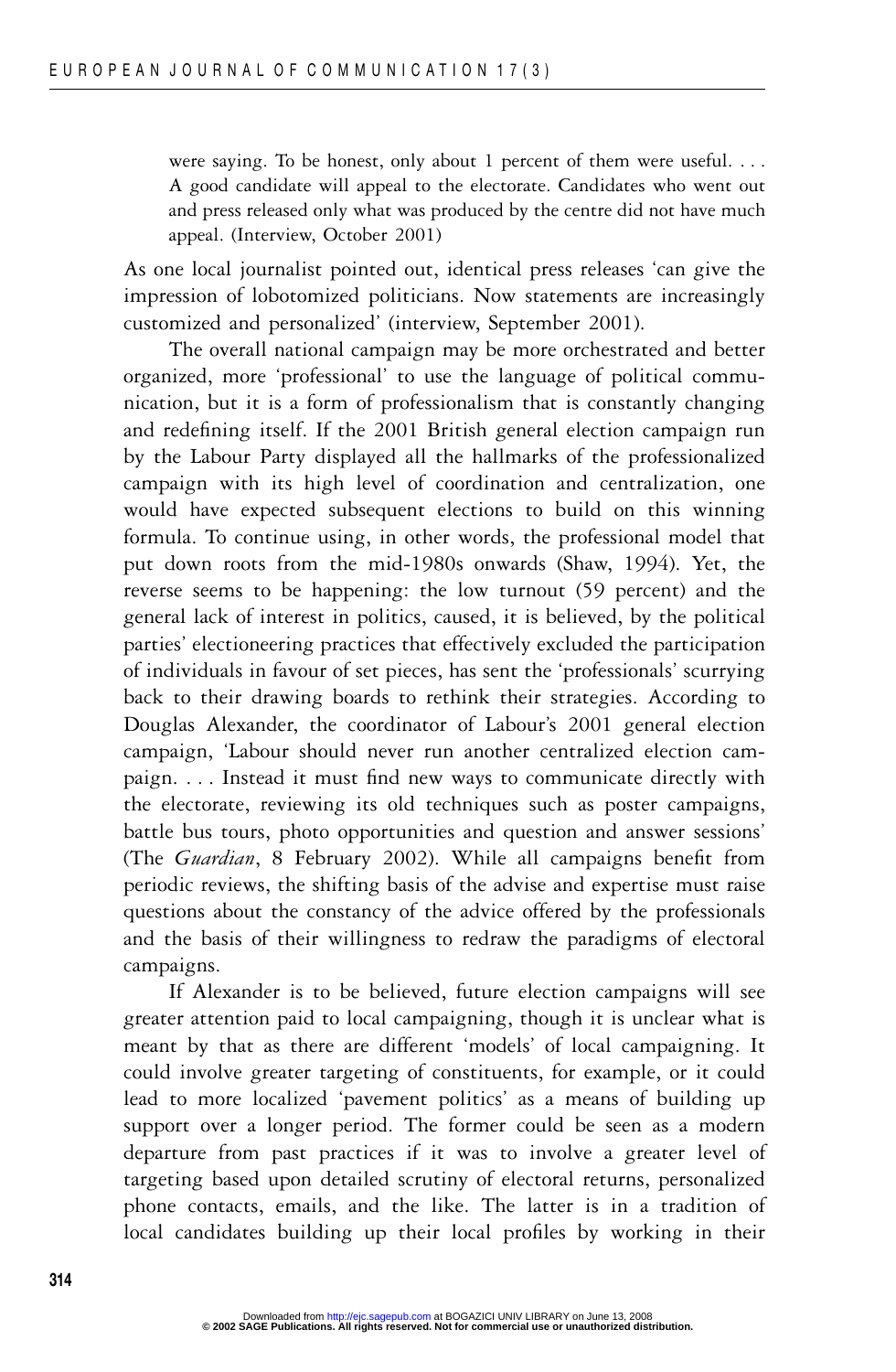constituencies over long periods. Both models – and there are countless variations of these – involve the local media, principally the local press, as a key tool in getting the candidate and the message across to the voters. What is interesting here is that the basic methods used to get the message across to local voters have changed little over the last 30 years, contrary to the idea that we now have a greater professionalization of political communication.

Politicians have usually sought the most effective ways of getting their messages across to the public at large. If there has been a professionalization of political communication in the post-1945 period, one should be able to identify the ways in which practices have changed, improved or become more 'professional'. But as one begins to look at media-related practices over time, one occasionally comes across instances which have a very 'modern' or 'professional' ring to them. One such case comes from Nic Jones's book on 'spin-doctors'. Jones relates how Enoch Powell learned to use the local media to publicize his views on race in Britain in the mid-1960s. Powell, according to Jones,

. . . was dissatisfied with the way his speeches were being handled by the party machine and my father [editor of the *Wolverhampton Express and Star*] instructed him on how best to short-circuit Conservative Central Office. His advice was that a Saturday afternoon was perhaps the most opportune moment to deliver a hard-hitting political speech. . . . Powell was meticulous in following my father's advice, both on the overall strategy and on points of detail, such as the need to highlight on the front page of the press release the two or three most important sentences from the speech. (Jones, 1999: 4–5; see also Seymour-Ure, 1974)

The aim, then as now, was to obtain the most favourable coverage, both in terms of frequency and slant, and there can be little doubt that Enoch Powell managed to do both (Seymour-Ure, 1974) in the context of a media system that was not particularly diverse. At the time, and up to the early 1970s, it is worth recalling, Britain had only three national terrestrial television channels, limited regional variations on television, a multitude of local and national newspapers, and local radio was only just emerging. There were no fax machines or computers (and related and converging technologies), no pagers and no mobile phones. The potential for effective and speedy communication was thus circumscribed by the available means of communication yet, we would argue, the *practice* could still be deemed of a professional quality, i.e. demonstrating a skilful use of the medium in question. This is precisely what the Powell example illustrates, as do the following extracts, taken from a selection of interviews with former members of parliament. In each case, our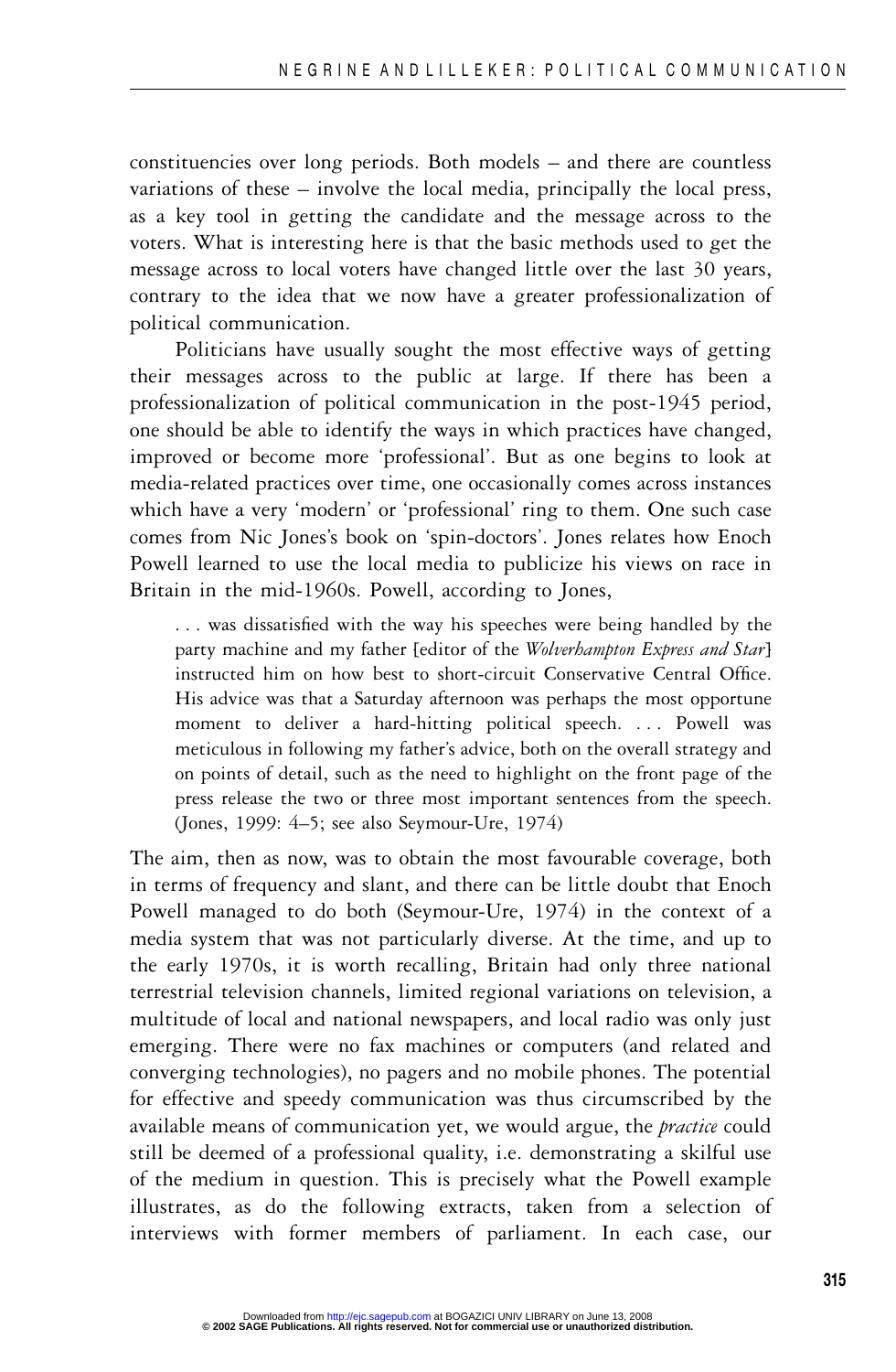interviewees were asked to describe how they worked with the media and whether they saw their skills as those of the professional:

*A:* I was [professional] in the sense that most of the stuff I sent to the press was published with little subediting. I quickly learned how to do it. I learned how to present them with articles that would be useful to them. You've got to learn to say something very precisely.

. . . I was disciplined about it. Every . . . Monday morning and Monday afternoon were given over to compiling 10 press releases. I had about five papers to feed, some of them I could give all the press releases to. But it used to take me four or six hours a week and I regarded that as a top priority . . . to me it was the most effective way I could be seen to be active. (Interview, October 2001; first fought seat in 1970)

*B:* I would always publicize anything that made it appear that I had done something for the city. I visited every weekend and arranged a photo opportunity by visiting schools, hospitals or factories . . .

I would phone the news desk . . . of the papers nearly every day. I knew the journalists by name. They would invite me round for a drink from time to time. I kept well up with the radio presenters. (Interview, October 2001; first fought seat in 1974)

*C:* One would know the editor, or the reporter . . . and one just sent them press releases and tipped them off when one was going to be doing something and they just reported it. If it was something local they nearly always report it. . . . What really mattered I believed all along was strong local exposure. (Interview, October 2001; first fought seat in 1970)

*Question:* Were you professional at handling the media?

*D:* No! I don't think it was thought about in that way. If you had something to say it would be reported, not automatically, but often the BBC would ring me up and ask me to come on this or that programme. I always tried to make comments, ask questions, that had a hook on which a journalist could hang a story. I was very conscious of that. I know what is capable of capturing attention. (Interview, October 2001; first fought seat in 1966)

What are the common themes running through these quotes? Leaving aside the belief in the importance of the local press – something that resonates with contemporary politicians – three stand out. The first is the importance of getting press releases, and other information for publicity, out to the local press; the second, is the importance of setting out the information in an appropriate, usable form; the third, is the importance of maintaining contacts with journalists.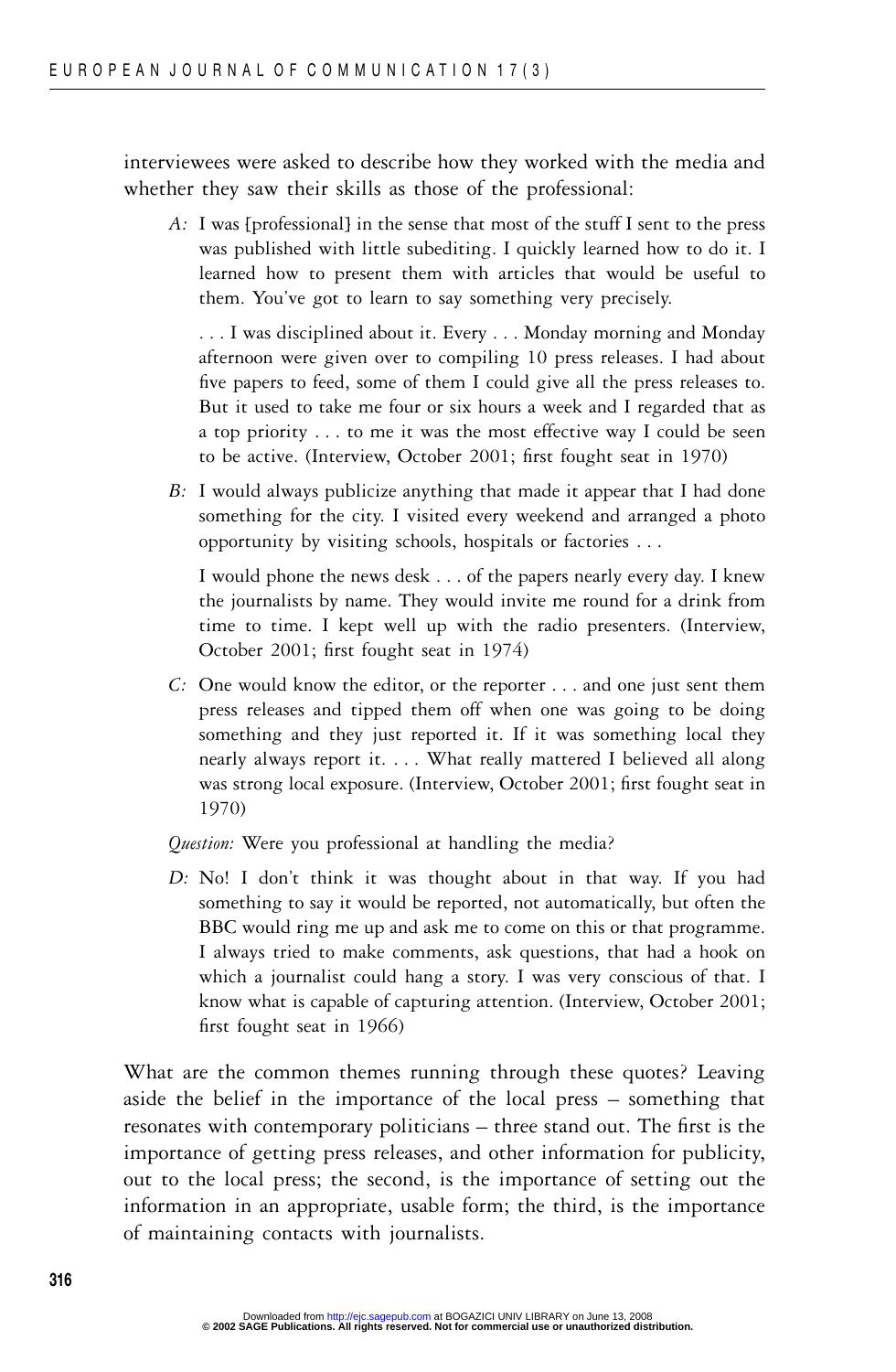These three themes describe ways of working with the media that are not foreign to contemporary politicians and would not be out of place as advice on how to handle the media. The practices described, in other words, have the hallmark of the 'professional' about them. Admittedly, these practices were being used in relation to the local press but this reflected the lack of interest that both the national daily press and national television showed in the routine work of individual nonministerial MPs. In a real sense, the situation is no different today.

If MPs from three decades or more ago had skills that their counterparts today have, where did they learn these skills? As today, those who stood for parliament had a wide range of backgrounds some of which familiarize them with media practices or media-handling skills. Such backgrounds would include those occupations such as journalism or the media industry that permit the transfer of experiences, but others would be so very different as to allow no such immediate transfers. In those cases, however, skills could be developed either 'naturally' – 'I knew how to handle the press' (Interview, October 2001) – or MPs employed a degree of common sense in recognizing the importance of the media: 'I used to send out a massive amount of press releases' (Interview, October 2001). Alternatively, some recall learning from agents, other MPs, journalists or others familiar with media practices. There is no single pattern that emerges from our interviews with past MPs and one can therefore identify a variety of ways in which knowledge and skills could be acquired in the 1970s. Significantly, the process of skills acquisition has become better organized with the introduction of formal training courses. Although not all the prospective parliamentary candidates (from the 2001 election) interviewed in the course of this research took part in such training courses, there is now an expectation from the political parties that candidates selected to contest 'target' constituencies would take part in such courses. Alternatively, if weaknesses in media-handling were to be identified by the central organization of the party, prospective candidates would be encouraged to attend such courses. These courses would generally include sessions on handling the media and covering both press (e.g. writing press releases) and television (e.g. television interviewing). Given the number of our interviewees who were critical of the general nature of these sessions, it is arguable how effective they are. Nevertheless, it is probably true to say that a prospective parliamentary candidate today would be more familiar with the range of techniques that could be used to attract media attention. And, as always, some would be better at using the media than others. But are these media-handling skills qualitatively and quantitatively better than they were 30 years ago? Our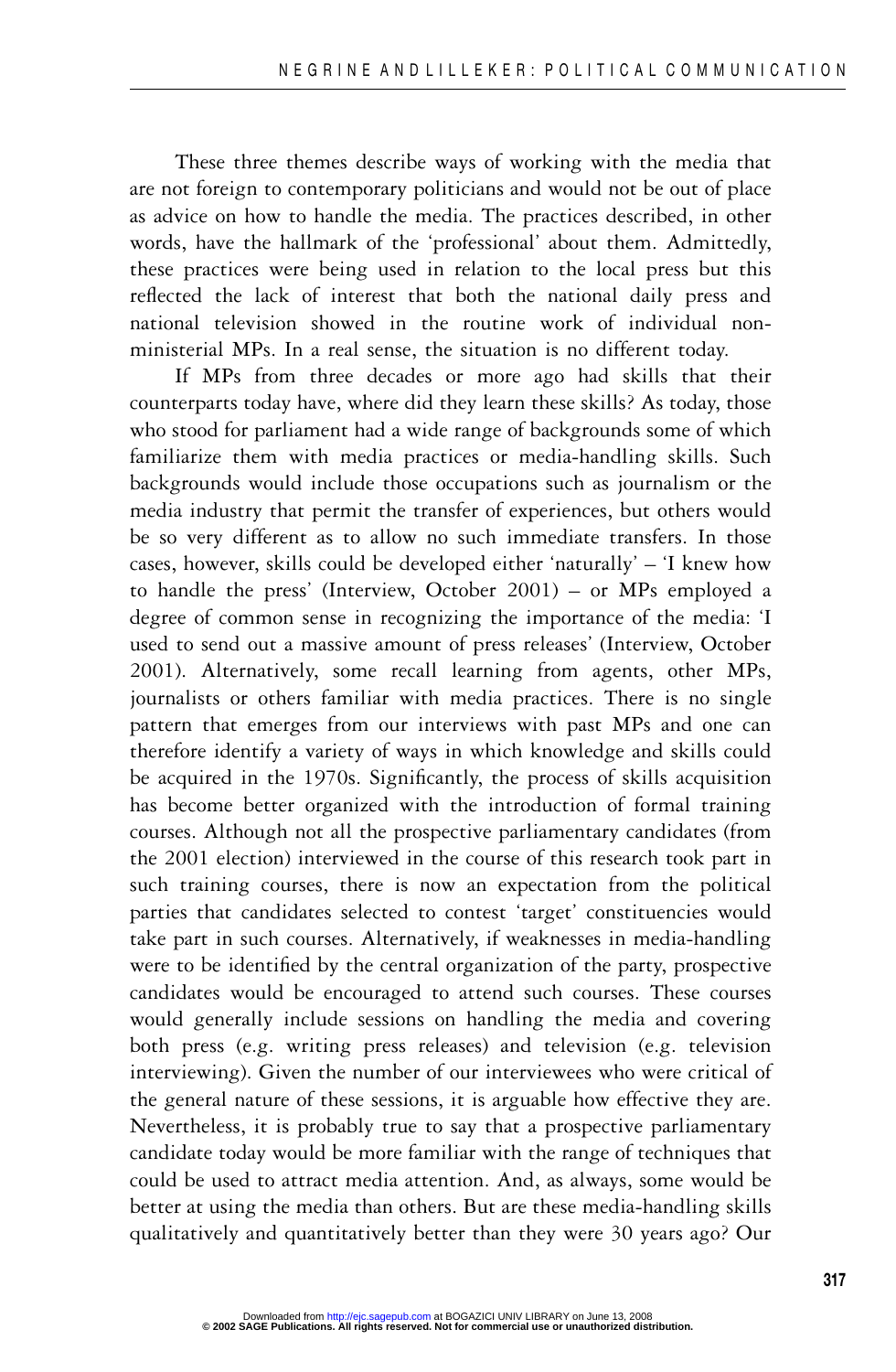evidence suggests that this is not the case and that there is a great deal of similarity and continuity between those practices employed today and those employed some 30 years ago. In which case, does the word 'professionalization' adequately capture the situation and the change or does it simply mystify a longer term process of skilling?

#### **Accounting for change – pollsters and professionalization**

If certain media-handling practices today are not very dissimilar from those in earlier decades, are there other factors that could be used to support statements to the effect that modern election campaigns have become professionalized and that those practising within such campaigns are more professional? One such factor would be the greater use of specialist advisers in political campaigns. As Pippa Norris writes, 'the move from amateur to professional campaign was marked by more frequent use of specialist consultants . . . influencing decisions formerly made by candidates or party officials. . . . The new professionals were essentially "hired guns" external to the party' (Norris, 2000: 146).

While it is undoubtedly true that the use of such advisers has increased in recent years, the history of their employment in political communication is not new, with roots going back as far as the 1950s. Reviewing their use in the US, Kathleen Hall Jamieson has noted that George Gallup gave information to the 1952 Eisenhower campaign on the public's views of the issues and on those issues that 'were most important to the American people' (Jamieson, 1992: 86). Just over 10 years later, in 1963, Louis Harris observed that 'during the 1962 (elections) . . . over two-thirds of the men running for the US Senate had polls conducted for them, probably three-quarters of the candidates running for Governor employed polling from a professional organization' (Harris, 1963: 3). The more significant point that Harris makes is that these professional polling organizations were being used in quite different ways than previously and that they, and their clients, were becoming ever more sophisticated in their methods and their use of the data. Specialist firms were also developing rapidly. In 1957, there were '41 public relations firms that offered campaign services', although none were exclusively in that business. But by 1972, there were 60 firms specializing in political campaigns and a further 200 others that offered some help with campaigns (Jamieson, 1992: 36). As Louis Harris predicted in 1963,

As we develop pollsters who better understand the mechanics, language and Gestalt of politics, and as we develop candidates who are better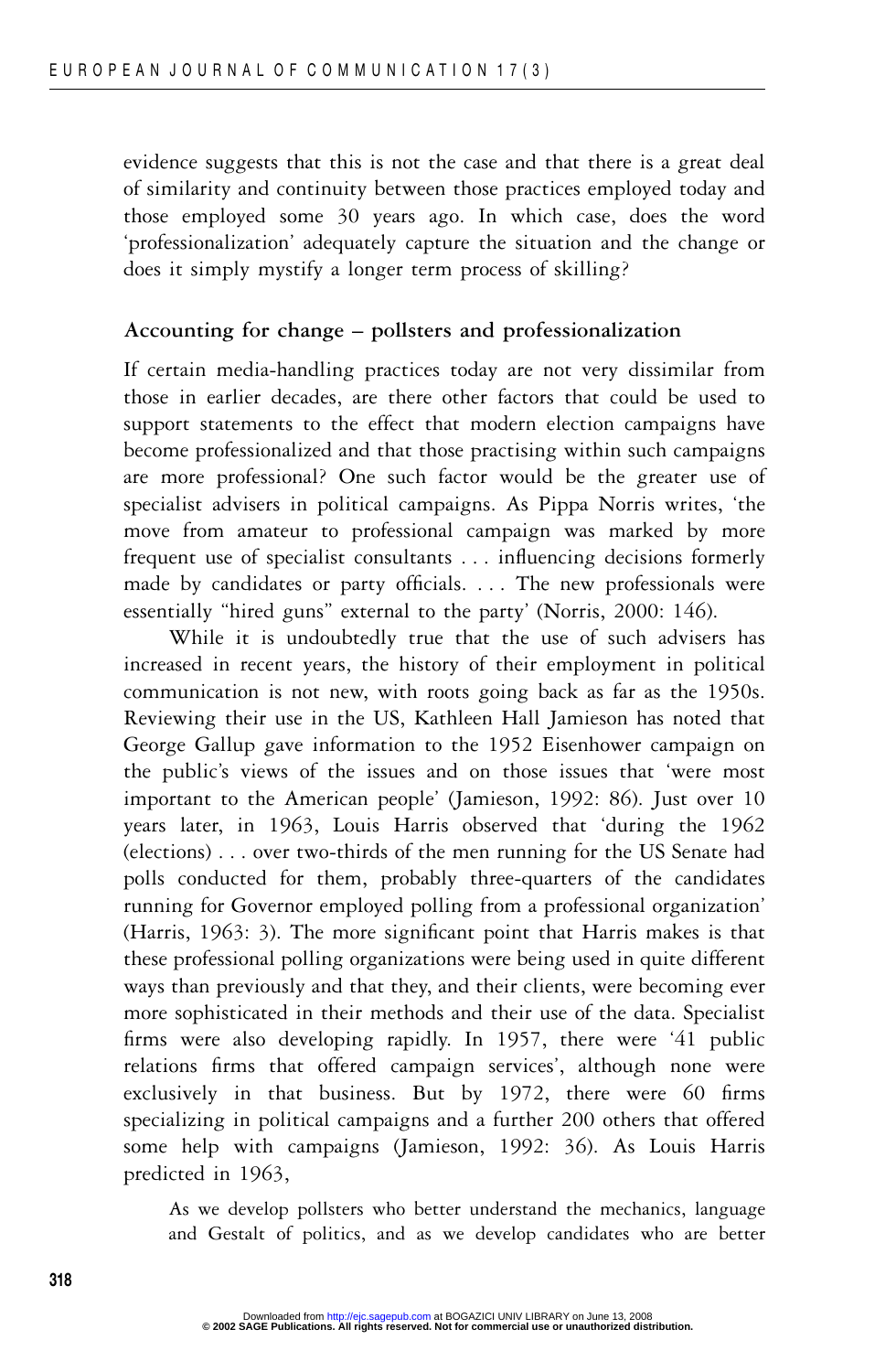informed about polls and social science research, inevitably the mating of the two professions will become more frequent and relations will be closer. (Harris, 1963: 6–7)

In Britain, the art and science of polling was relatively undeveloped in the immediate postwar period compared with the US, though even here by the mid-1950s there were already signs that things were changing. David Butler (1952: 75–8), writing about Britain in 1952, offers a description of a country that had still not come to grips with what one would now recognize as basic sampling surveys and even in 1955 one could still claim, as he did, that 'the 1955 election offered ample evidence of the general ignorance of politicians, journalists, and academic students about the motivation of the British voter' (Butler, 1955: 4). But this was not because such polling was not being carried out. Attempts to provide such information to politicians had proved unsuccessful. The polling expert Mark Abrams noted that in the period between 1948 and 1951, the Conservative Party was not really or seriously interested in the polling information collected by their advertising company, Colman, Prentis and Varley (CPV). That was still true in 1955. It seems, however, that the Conservative Party's setbacks in 1958 did encourage an interest in opinion polls. 'In addition to the surveys carried out by [CPV], the Party also used Nielsen's . . . and National Opinion Polls. . . . From this abundance of private surveys Mr Poole's [chair of the Conservative Party organization] judgment seized upon one consistent finding and determined to build the whole of his Party's propaganda round it' (Abrams, 1963: 12). There were also early incursions into the dark arts of polling by the Labour Party. Abrams cites two 'small experimental survey[s] concerned largely to measure voters attitudes toward the major issues facing the political parties and, to a lesser extent, to assess the party's "image" carried out in 1956 and 1957' (Abrams, 1963: 14).

In the US, then, the 1950s provided a test bed for the use of polling in elections. Although the adoption of such practices in Britain lagged behind the US, one can still trace their development back to the 1950s and 1960s. One could plausibly argue, therefore, that the use of professional consultants is not particularly new, although the frequency of their use and their role within election campaigns may have changed in recent years. Whether this transition is a sufficient reason to describe one form of election as amateur and another as professional is clearly open to question: there is no neat break to allow that sort of demarcation. As it is, the use of outside professionals merely confirms that the organization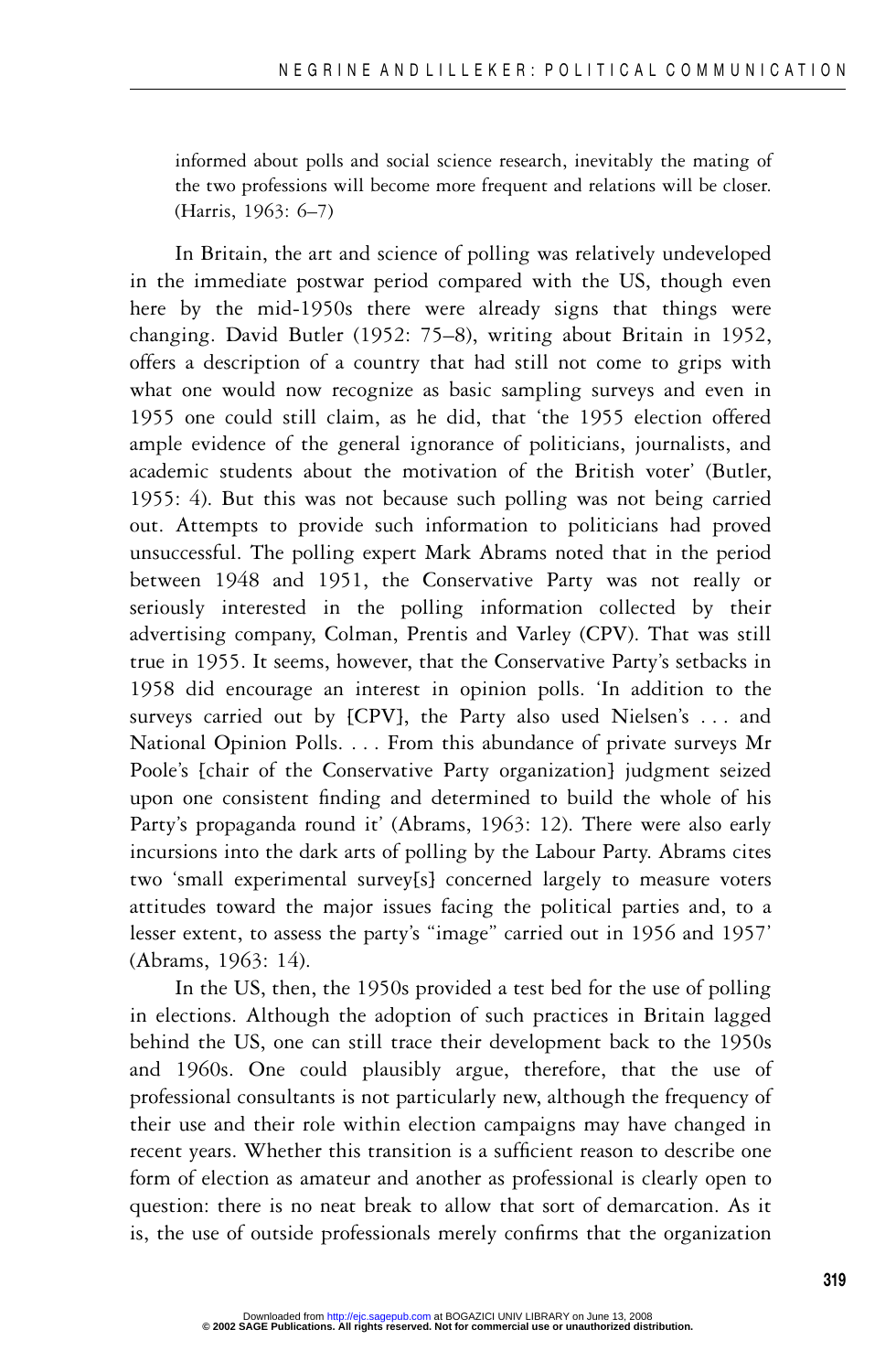of election campaigns has changed and now calls for greater input from a variety of skilled people. But, to return to an earlier set of questions, how do we understand that change and what brought it about? As we have argued, one cannot use the development of better media-handling skills as a criterion, nor can one use the employment of skilled professionals as a defining characteristic. Are there any other possible factors that need to be explored?

One way to better understand accounts of change is to strip away the generalizations about causes in order to retain those elements that can be used as explanatory factors. What remains, we would argue, is an account of change brought about by the onset of new forms of communication – television, and subsequently, the Internet. One can see this very clearly in the accounts of change provided by both Norris (2000) and Blumler and Kavanagh (1999). In explaining the transition from a pre-modern to a more modern campaign, or from the first to the second era, both implicate the onset of television as the motor of change. Although these statements include references to other factors that might account for change, none of these can stand up to close scrutiny as germane to particular periods. Norris, for example, writes that:

. . . the critical shift towards the modern campaign developed *with the rise of television* and the regular publication of opinion-poll results during the 1950s. [And that] . . . *following the rise of television*, parties increasingly developed coordinated national and regional campaigns with communications designed by specialists skilled in advertising, marketing, and polling. (Norris, 2000: 144–6; emphasis added)

A similar interpretation can be placed on the work of Blumler and Kavanagh. In the second age:

. . . a new era dawned in the 1960s when limited-channel nationwide television became the dominant medium of political communication, while the grip of party loyalty on voters was loosening . . . *to cope with the demands of a new medium*, its large audience, and a more mobile electorate, the parties had to work harder and learn new tricks. (Blumler and Kavanagh, 1999: 212; emphasis added)

It was television, in other words, that brought about significant changes in the way communication was organized.

So, where does the next stage come in? Once again, the onset of new forms of communications tips the balance into the new era. According to Norris, 'the defining features of postmodern campaigns in both countries (US and Britain) are the professionalization of campaign consultants, the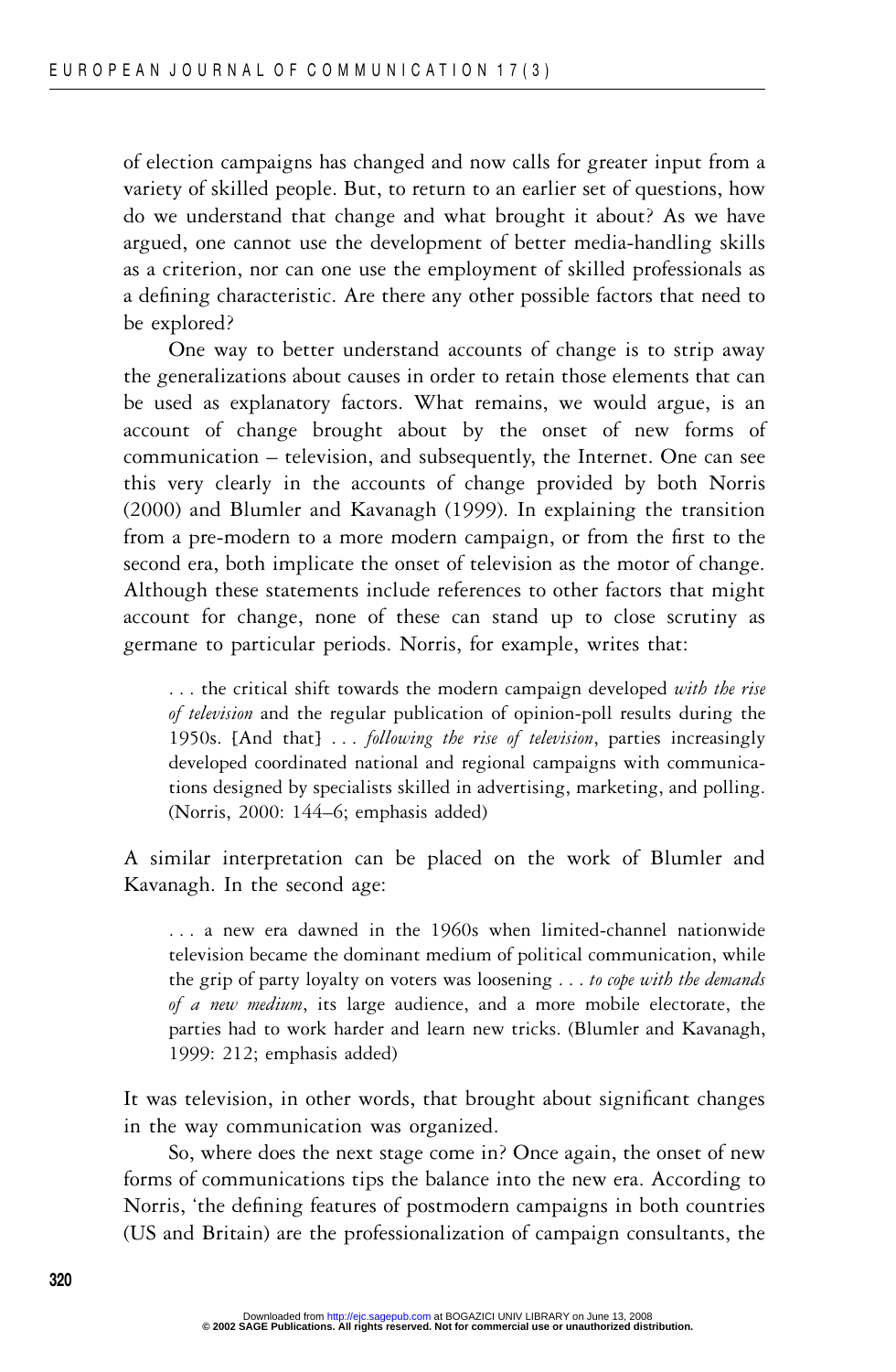fragmentation of the news-media system, and the dealignment of the electorate' (Norris, 2000: 178). Yet not all these can be defining features since dealignment is rooted in the 1960s, and professionalization – however defined – is in evidence from the 1970s onwards. As with Blumler and Kavanagh (1999), we are left with the fragmentation of the news media as a feature that is not present in earlier periods. Once again, it is technological change that accounts for the major changes in political communication, not a generalized idea of professionalization.

#### **Where is the 'professionalization of political communication'?**

This article began with a consideration of the lack of critical scrutiny that the idea of the professionalization of political communication has received in the past. It used evidence drawn from a series of interviews to illustrate how there are very significant continuities in media practices across the last four decades of the 20th century. Had there been a professionalization of political communication, so our argument goes, we would have been able to identify significant discontinuities and differences over time. As we could not do so, we remain uncertain about what professionalization actually means in the context of the political communication literature.

Without doubt, media practices and skills have developed over the period under review and the structures of political parties have also changed. For the Labour Party, the change can be located around the 1985/6 period with the greater centralization of communications activities. But, significantly, should we understand that change as a response to the travails of the Labour Party in the 1970s and early 1980s or as a sign of professionalization of political communication? Or are elements of both implicated in different measures? Answers to such questions are important because they impact on how we understand political change and change in political communication. Typologies of different campaign systems are bound to be of limited value because they focus on only a part of the bigger picture. Furthermore, because they are designed to offer contrasts, they simplify complexities, emphasize those things that are different and play down those things that are similar.

We do need to have a better understanding of those things that make contemporary political communication practices and campaigns different from those in the past. But we should avoid using descriptors – such as professionalization – that do not in themselves explain a great deal but only raise a whole series of questions in their wake.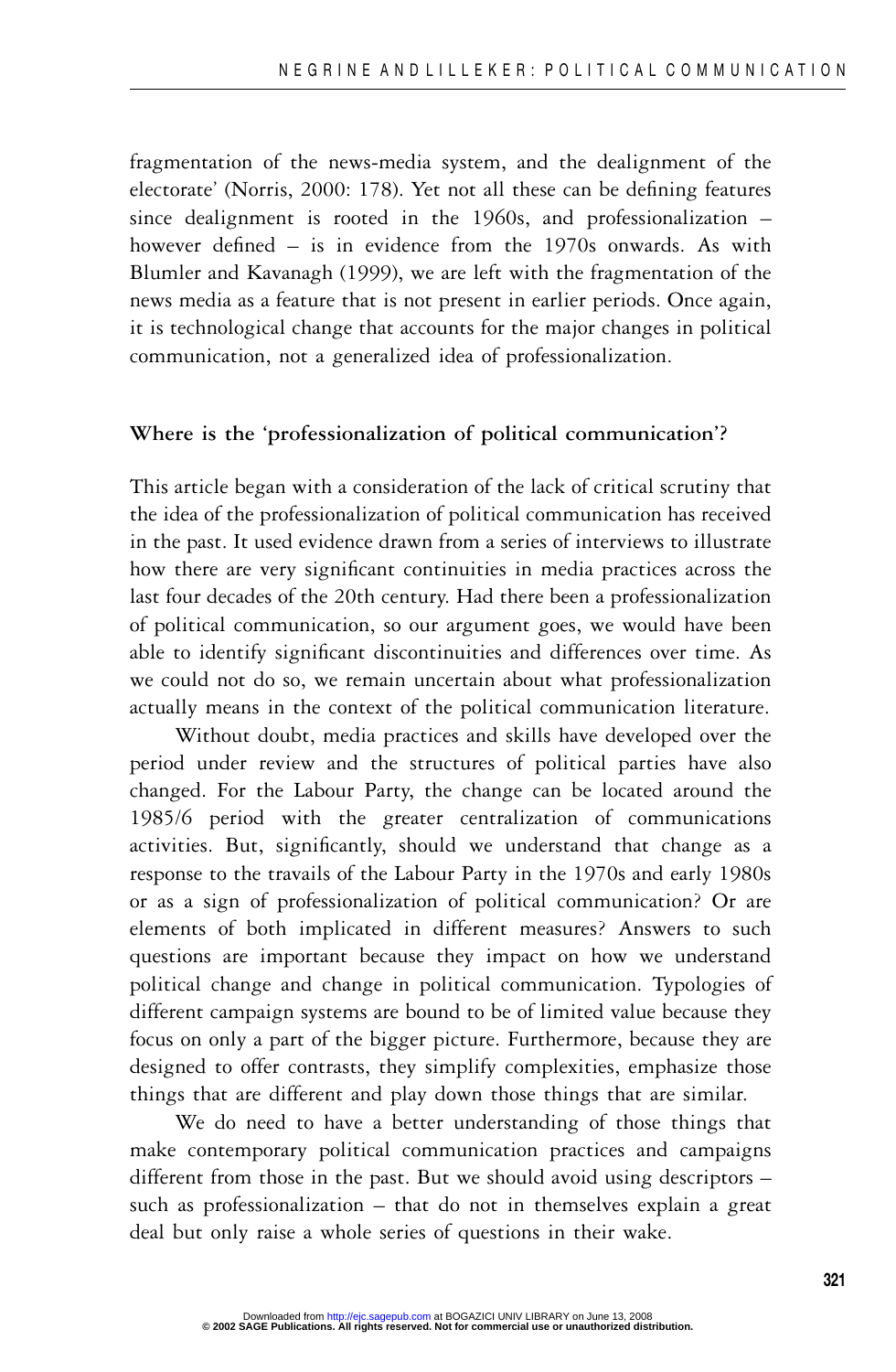#### **Notes**

The research project has been funded by the ESRC. R000223540, 'MPs and the Media: A Study of Professionalization in Political Communication'.

A much earlier version of this article appeared in Negrine (2001).

1. A total of 44 interviews were conducted in the course of this research: five with current MPs (including two who had sat from 1997 but lost in 2001); 17 with MPs first elected in or before 1974; 18 with prospective parliamentary candidates who had stood in 2001; two with full-time party employees and two with political editors representing local newspapers.

#### **References**

- Abrams, M. (1963) 'Public Opinion Polls and Political Parties', *Public Opinion Quarterly* XXVII (Spring): 9–18.
- Blumler, J. (1990) 'Elections, the Media and the Modern Publicity Process', pp. 101–13 in M. Ferguson (ed.) *Public Communication: The New Imperatives.* London: Sage.
- Blumler, J. and M. Gurevitch (1995) *The Crisis of Public Communication*. London: Routledge.
- Blumler, J. and D. Kavanagh (1999) 'The Third Age in Political Communication: Influences and Features', *Political Communication* 16: 209–30.
- Butler, D. (1952) *The British General Election of 1951.* London: Macmillan.
- Butler, D. (1955) *The British General Election of 1955.* London: Macmillan.
- Critchley, J. (1995) *A Bag of Boiled Sweets.* London: Faber and Faber.
- Denver, D. and G. Hands (2000) 'The Fall and Rise of Constituency Campaigning', pp. 71–86 in J. Bartle and D. Griffiths (eds) *Political Communication Transformed.* Basingstoke: Macmillan.
- Farrell, D.M., R. Kolodny and S. Medvic (2001) 'Parties and Campaign Professionals in a Digital Age', *Press/Politics* 6(4): 11–30.
- Franklin, B. (1994) *Packaging Politics: Political Communication in Britain's Media Democracy.* London: Edward Arnold.
- Friedson, E. (1970) *Profession of Medicine: A Study of the Sociology of Applied Knowledge*. New York: Dodd, Mead and Co.
- Gibson, R. and A. Rommele (2001) 'A Party-Centred Theory of Professional Campaigning', *Press/Politics* 6(4): 31–43.
- Gould, P. (1998) *The Unfinished Revolution: How the Modernisers Saved the Labour Party.* London: Little, Brown.
- Harris, L. (1963) 'Polls and Politics in the United States', *Public Opinion Quarterly* XXVII (Spring): 3–8.
- Holt, R. and J. Turner (1968) *Political Parties in Action: The Battle of Barons Court.* London: Collier-Macmillan.
- Jamieson, Kathleen Hall (1992) *Packaging the Presidency.* Oxford: Oxford University Press.